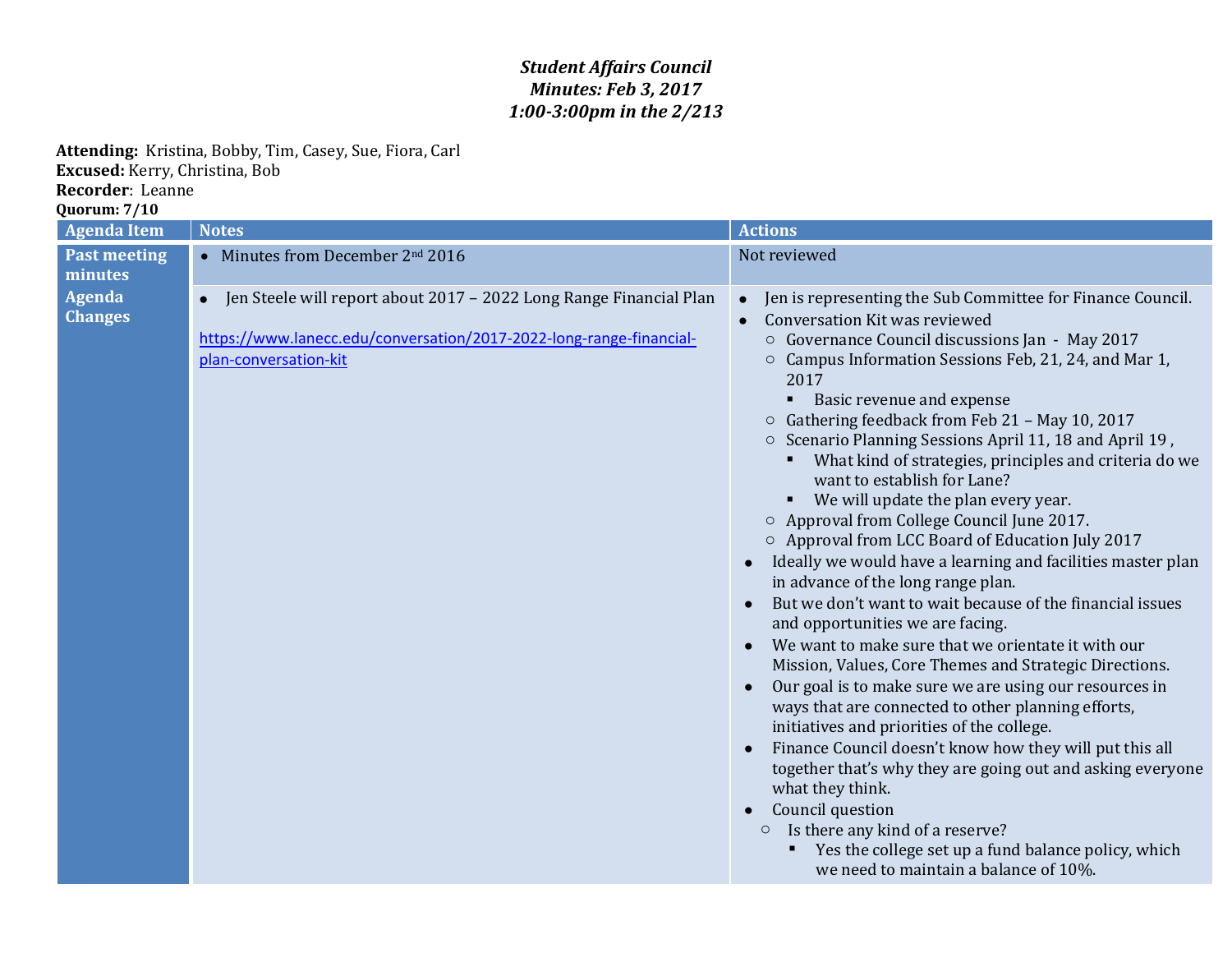Ed Radza & Barbara Barlow Powers – will report on G-Suite rollout. G-Suite – email Announcement

[https://docs.google.com/a/lanecc.edu/document/d/1vtfGawCRpTT5q](https://docs.google.com/a/lanecc.edu/document/d/1vtfGawCRpTT5qTn7ZtVh3PKkifCk6_K0dYPd21dJw60/edit?usp=sharing&ts=5894d972) [Tn7ZtVh3PKkifCk6\\_K0dYPd21dJw60/edit?usp=sharing&ts=5894d972](https://docs.google.com/a/lanecc.edu/document/d/1vtfGawCRpTT5qTn7ZtVh3PKkifCk6_K0dYPd21dJw60/edit?usp=sharing&ts=5894d972)

- o How can we generate revenue for the college
	- We can't always think about cutting expenses
	- How can we think about creating revenue in new ways
	- How do we support innovation to go where we want to go?
	- We need to have a structure for supporting true entrepreneurial innovated revenue generating ideas.
- In the existing long range plan we have the Budget, Principals and Criteria. The School Board turns to that to make decisions.
	- o The Principals and Criteria are not very helpful because they are too broad.
	- o We would like to have a critical conversation on let's be clearer about what we want to prioritize from an investment perspective and when do we to reduce.
- G-Suite implementation
- G-Suite is the new name for Google apps.
- It is free to educational institutions.
- Apps are, google docs, sheets, slides, forms.
- Compared to a G-mail account, G-Suite will allow students to receive some additional tools, plus unlimited U-tube channels and unlimited cloud storage.
- Why is Lane going to G-Suite?
	- o It will provide a consistent platform to be use by the students, staff and faculty.
	- o It allows on lone collaboration between those groups.
	- o Providing a Lane email address to students gives us a consistent way to electronically communicated with students. Making sure their account remains active.
	- o Have an educational email address give student's access to no cost or low cost services and software.
	- o G-Suite is FERPA and HIPAA compliant if used appropriately.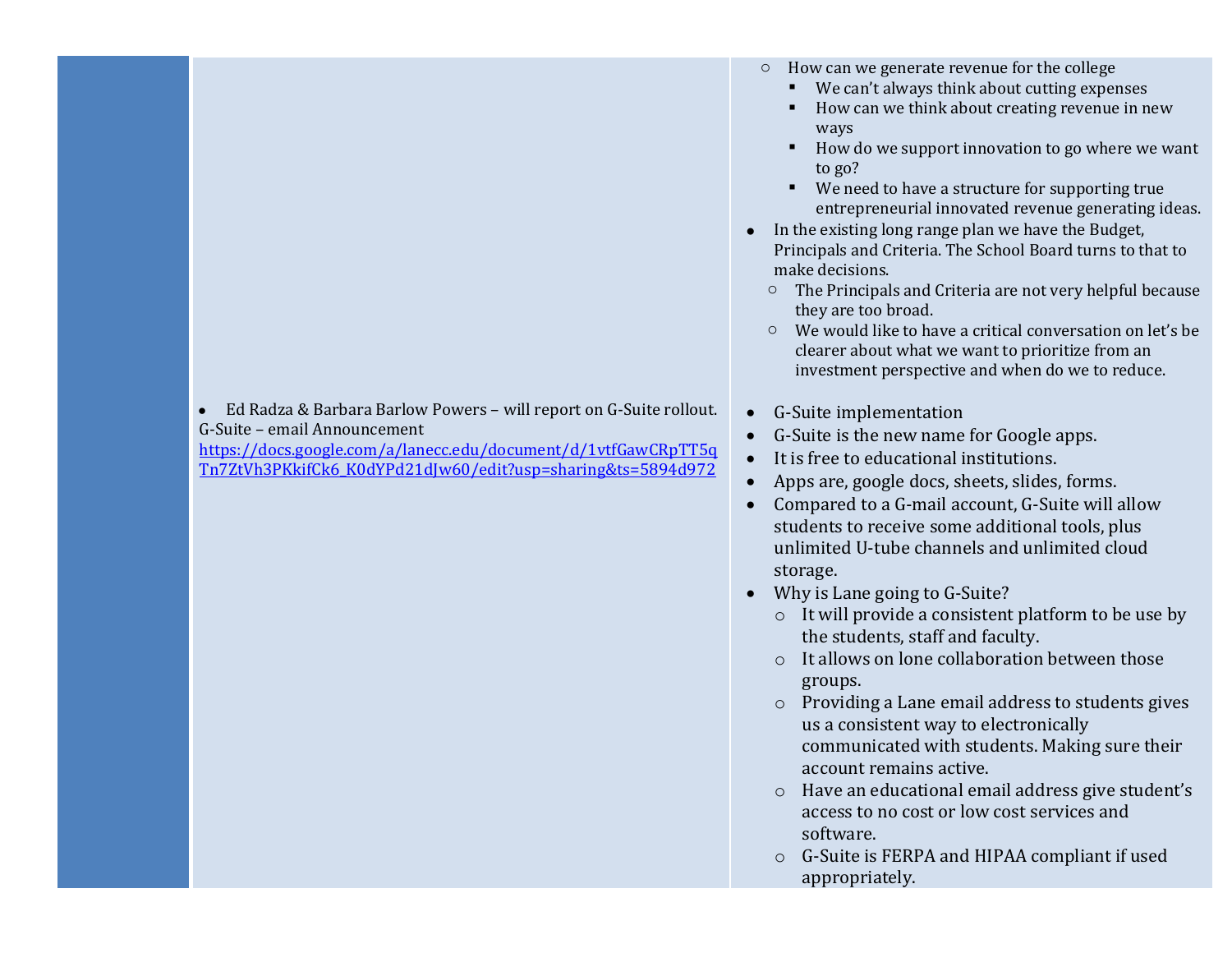|  | Google has also signed a student privacy pledge. |  |
|--|--------------------------------------------------|--|
|  |                                                  |  |

- o G-Suite for education doesn't collect student information where private accounts do.
- o With G-suite we can guarantee that students are logging into an encrypted site.
- Our target date for rollout will be April 4 2017.
- IT will start an email campaign to students, faculty and staff to get messaging out.
- Students will receive a link on their home tab of MyLane (lower R corner) or email. You must log in once to activate the account.
- New G-Suite for education account will be Last name, first Initial@my.lanecc.edu, use you're my lane pass phrase to sign in.
- Once you follow the steps you will be in G-Suite and have access to all the education apps.
- Banner will automatically put in your new student email address and mark it preferred. As soon as that happens banner will trigger a script that will go directly to Moodle.
- If Staff or Faculty is also a student, they will also receive a new student email account.
- Possible an icon will be added to the Lane home page
- At this time Staff and Faculty will continue to use GroupWise.
- If Faculty and Staff go to G-mail, they are going to see a message that says "your mail is being delivered to a non-Gmail mailbox which is GroupWise.
- Some of the GroupWise stuff doesn't transfer the same into G-mail, such as tasks, contacts and archives.
- In Google there are no proxy accounts, but up to calendars can be shared.
- We will be investigating how many people use some of these features.